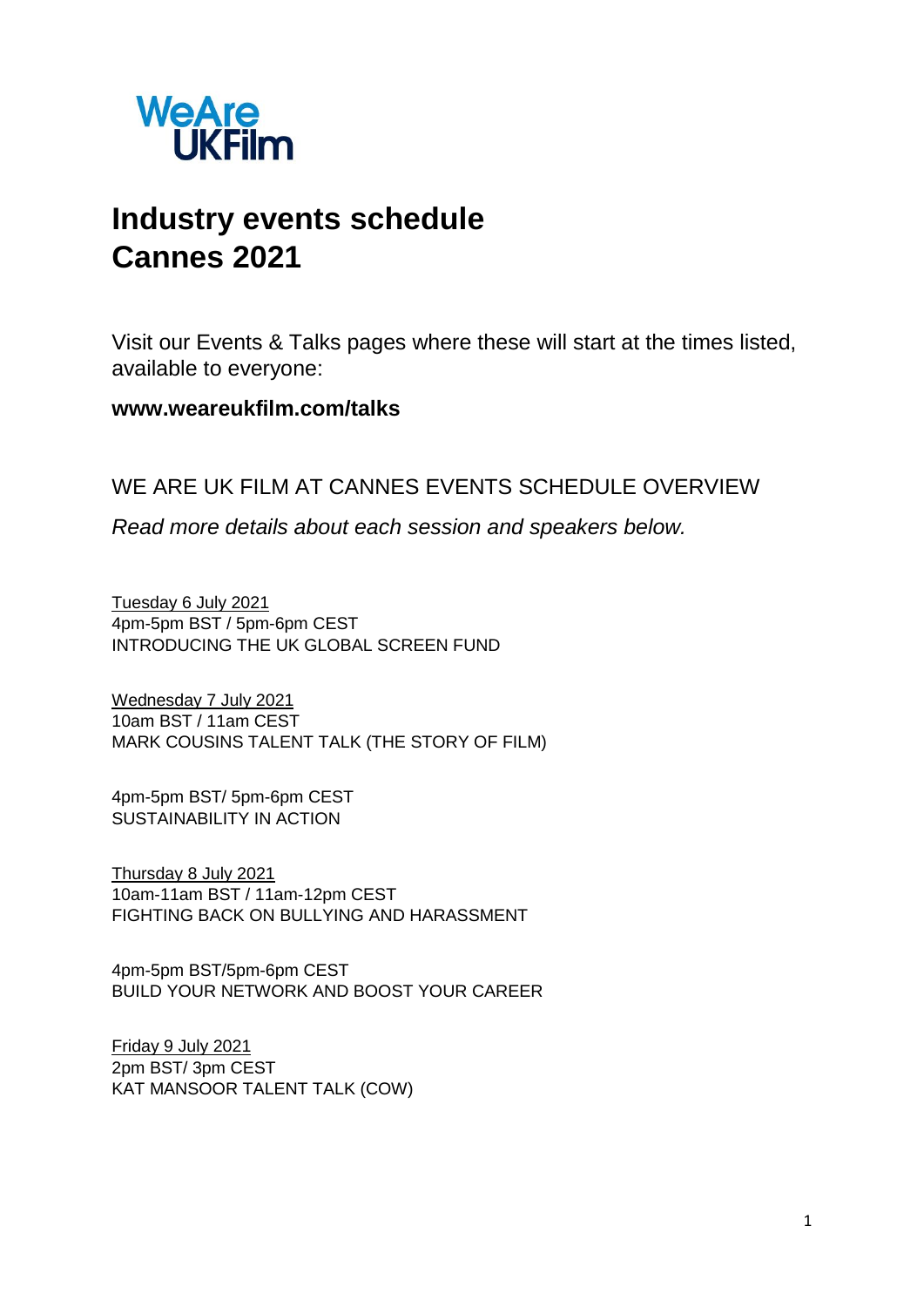

Saturday 10 July 2021

10am BST/ 11am CEST EVA HUSSON AND ELIZABETH KARLSEN TALENT TALK (MOTHERING SUNDAY)

4pm BST/5pm CEST MARK COUSINS TALENT TALK (THE STORMS OF JEREMY THOMAS)

Sunday 11 July 2021

4pm BST/ 5pm CEST TRACY O'RIORDAN TALENT TALK (ALI & AVA)

PRE-CANNES EVENT IN PARTNERSHIP WITH SCREEN DAILY:

Watch now 3:00PM BST / 4:00PM CEST

SCREEN TALK: The New Deal: The Changing world of Sales and Contracts Presented with Screen Daily Talks.

# **FULL INDUSTRY EVENT DETAILS:**

# **Tues 6 July - 4pm BST/ 5PM CEST - INDUSTRY PANEL**

# **Introducing the UK Global Screen Fund**

The UK's new Global Screen Fund is a £7m fund to support the UK independent screen sector's international development, distribution and co-production opportunities. The fund, now in a one year pilot, will support film, TV, documentary, animation and interactive narrative games content. This informative session will explain more about the fund -- who is eligible (including international partners), how and when to apply for the three strands of funding, and practical advice from one of the fund's first successful funding recipients. This session will also preview new audience perception research focusing on key international territories, as well as introducing research into a new data hub to support UK companies to grow internationally.

# **Speakers:**

- Neil Peplow Director of Industry and International Affairs, BFI
- Julia Lamaison Head of Research and Statistics Unit, BFI
- Karina Gechtman Head of International Marketing & Publicity, Altitude Films
- *Moderator - Wendy Mitchell, We Are UK Film Events Curator*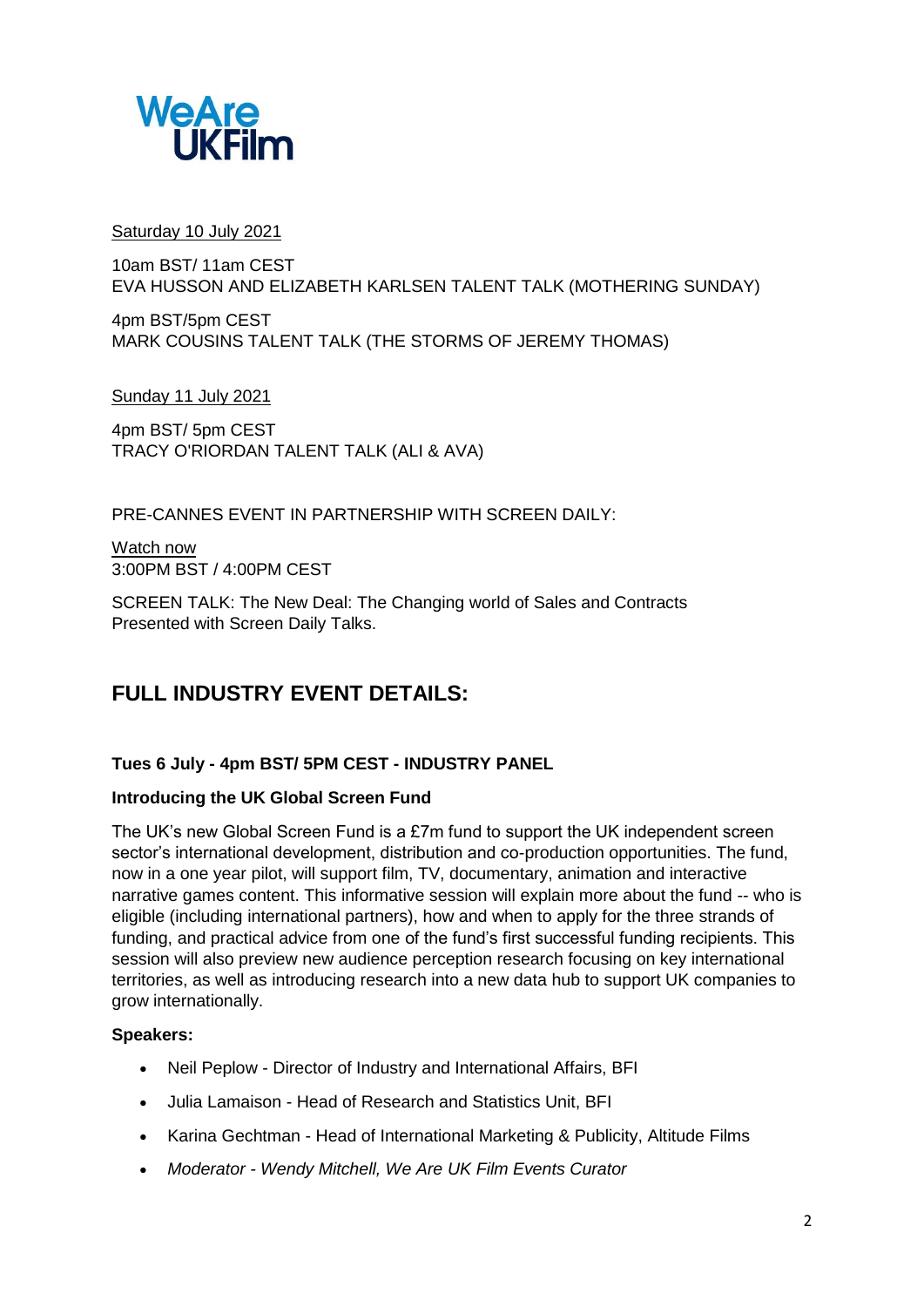

# **Weds 7 July 10am BST / 11am CEST**

# **TALENT TALK:**

**Join Mark Cousins** talking about his documentary THE STORY OF FILM: A NEW GENERATION, selected to open the Official Selection at Cannes 2021

# **Weds July 7 - 4pm BST/ 5pm CEST - INDUSTRY PANEL**

# **Sustainability in Action**

Moving beyond talk of *why* film production should be sustainable, experts will discuss specific examples of *how* the industry is embracing green best practices. This discussion talks to producers, sustainability consultants and production experts who talk about their own hands-on experiences of making film productions more sustainable. We examine best practices across all stages of making a film – development, physical production and post production. Especially as the industry is restarting post-pandemic, how can we build sustainability into every film production as well as every filming facility and studio?

# **Speakers:**

- Melanie Dicks Managing Partner, Greenshoot and Producer, Fingerprint Content
- Louise Marie Smith Founder and Managing Director, Neptune Environmental **Solutions**
- Wim Goossens Line Producer, Bulletproof Cupid
- Charles Gachet-Dieuzeide Director General, Secoya Eco Tournage
- Roser Canela-Mas International Manager, Albert

*Moderator - Wendy Mitchell, We Are UK Film Events Curator*

# **Thurs 8 July – 10am BST / 11am CEST - INDUSTRY PANEL**

#### **Fighting back on Bullying and Harassment**

We've all heard the horror stories about bullying and harassment in the film industry across the globe. Well, what are people taking as practical steps to combat this culture, and make our industries safer physically and mentally? What is the good work being done and how can productions and companies create safer spaces for all their workers? What are the practical tips for employers and employees to protect themselves, prevent bullying and harassment, or know how to tackle it if it occurs.

# **Speakers:**

- Ngoc Nguyen, Head of Entertainment, Time's Up
- Jennifer Smith Head of Inclusion, BFI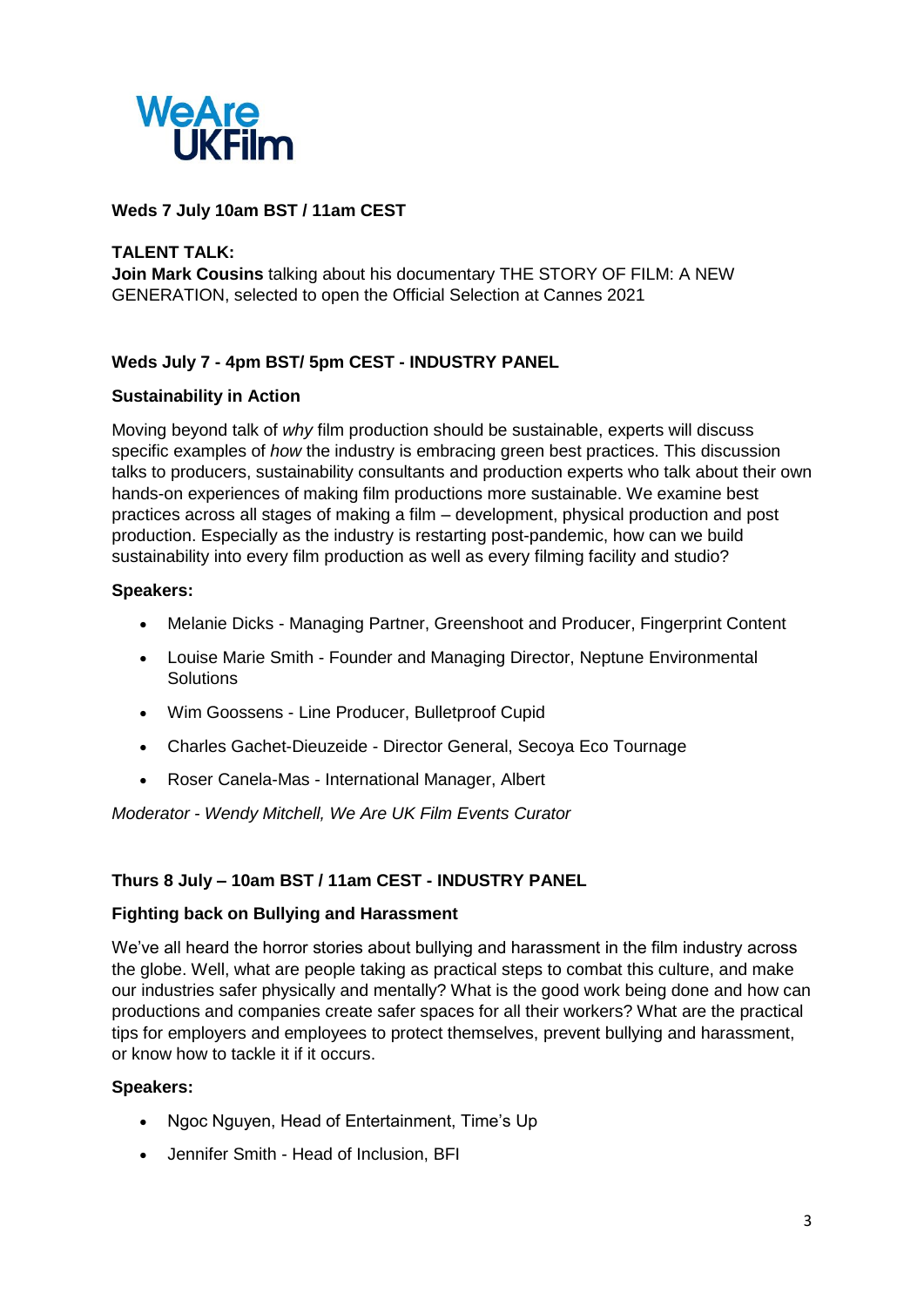

- Sara Putt, Managing Director, Sara Putt Associates
- Michelle White Psychologist, co-founder, 6ft From The Spotlight and collaborator with Film in Mind
- Clark Crewe, Production Executive, Fable Pictures

*Moderator - Wendy Mitchell, UK Film Events Curator*

# **Thurs 8 July – 4pm BST / 5pm CEST - INDUSTRY PANEL**

# **Build Your Network and Boost Your Career**

We talk to experts across different roles in film production about how they broke into the film industry, and how specific schemes or initiatives helped them meet the right people and develop their careers. Even later in your career, how do you use your networks and previous contacts? Is now a good time for new entrants to come into the film world, and if so, who can help you get started? We talk to experts about how they have built their own networks and advice for people not only at the start of their careers, but also for those who might need a mid-career boost.

#### **Speakers:**

- Om-Kalthoom Bashmailah Cast Assistant and Director's Assistant
- Manon de Reeper Programme Director, Start with 8
- Niamh Fagan Producer, Lunar Pictures
- Joy Gharoro-Akpojotor Producer, Joi Productions
- Maria Zani mentee on Step Up

#### *Moderator - Briony Hanson, Director of Film, British Council*

# **Fri 9 July – 2pm BST / 3pm CEST**

#### **TALENT TALK:**

Delve into the world of Andrea Arnold's Cannes Premiere film COW, with **producer Kat Mansoor.**

#### **Sat 10 July – 10am BST / 11am CEST**

#### **TALENT TALK:**

**Join Director Eva Husson and producer Elizabeth Karlsen** to hear about the making of their Cannes Premiere film MOTHERING SUNDAY.